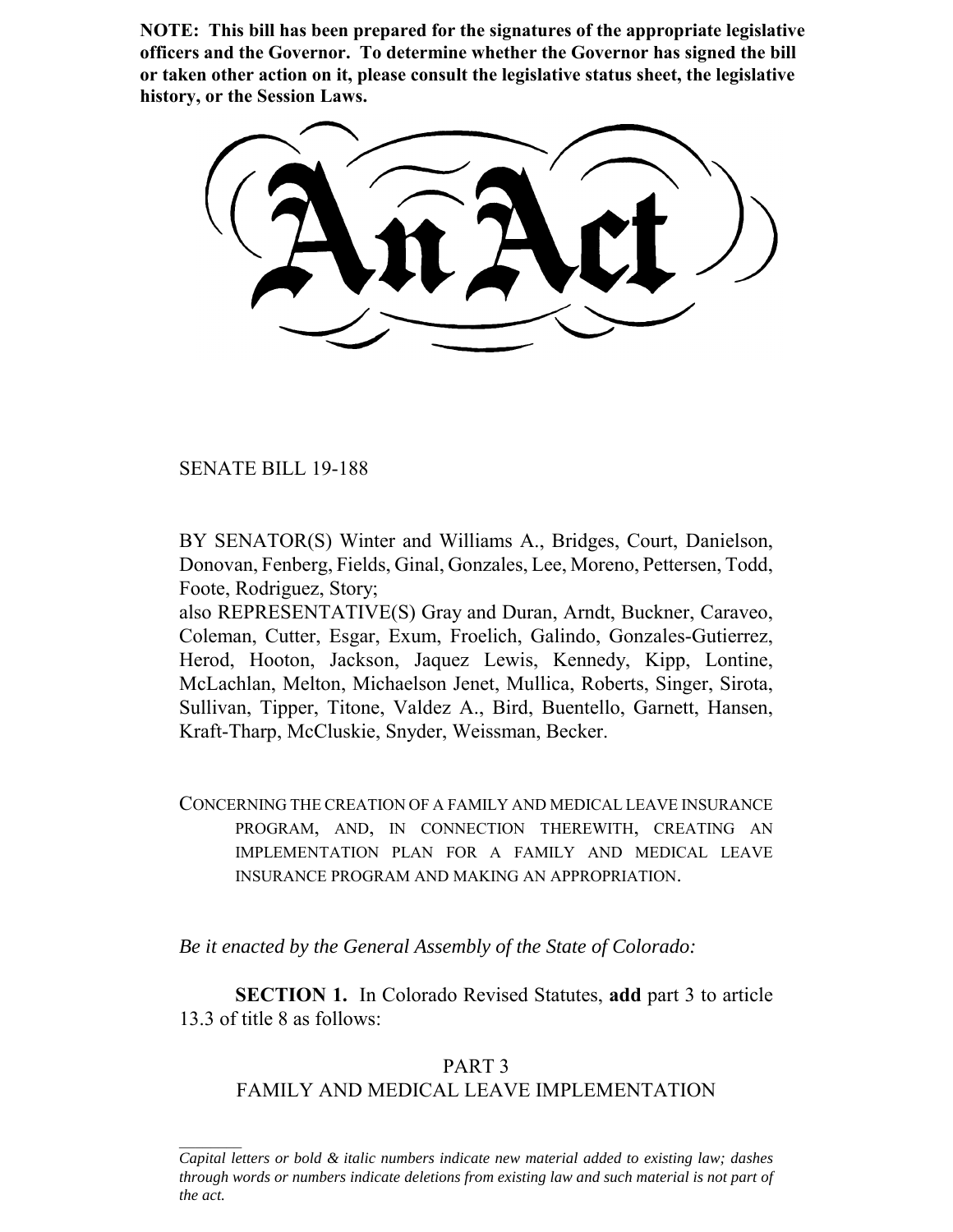**8-13.3-301. Legislative declaration.** (1) THE GENERAL ASSEMBLY HEREBY FINDS AND DECLARES THAT:

(a) COLORADO IS A FAMILY-FRIENDLY STATE, AND PROVIDING THE WORKERS OF COLORADO WITH FAMILY AND MEDICAL LEAVE INSURANCE WILL ENCOURAGE AN ENTREPRENEURIAL ATMOSPHERE AND ECONOMIC GROWTH AND PROMOTE A HEALTHY BUSINESS CLIMATE;

(b) THE UNITED STATES IS THE ONLY INDUSTRIALIZED NATION IN THE WORLD THAT DOES NOT MANDATE ACCESS TO PAID LEAVE BENEFITS. SIMULTANEOUSLY, NEARLY HALF OF AMERICANS LIVE PAYCHECK-TO-PAYCHECK AND ARE UNABLE TO ACCESS TWO THOUSAND DOLLARS IN THE EVENT OF AN EMERGENCY.

(c) THIS PART 3 PREPARES FOR THE IMPLEMENTATION OF A PAID FAMILY AND MEDICAL LEAVE PROGRAM IN THE STATE BY COMPLETING A THOROUGH ANALYSIS OF PAID FAMILY AND MEDICAL LEAVE PROGRAMS BY EXPERTS IN THE FIELD, THE ESTABLISHMENT OF A FAMILY AND MEDICAL LEAVE IMPLEMENTATION TASK FORCE, AND ACTUARIAL AND THIRD-PARTY STUDIES.

(d) AS SPECIFIED IN THIS PART 3:

(I) THE TIMELINE FOR THE ANALYSIS AND IMPLEMENTATION OF A STATEWIDE PAID FAMILY AND MEDICAL LEAVE PROGRAM IS AS FOLLOWS:

(A) BY JULY 1, 2019, APPOINTING AUTHORITIES ARE REQUIRED TO MAKE THEIR APPOINTMENTS TO THE TASK FORCE;

(B) BY OCTOBER 1, 2019, THE DEPARTMENT IS REQUIRED TO PROVIDE THE TASK FORCE WITH THE RESULTS OF A THIRD-PARTY STUDY AND PAID FAMILY AND MEDICAL LEAVE PLAN RECOMMENDATIONS FROM THE EXPERTS IN THE FIELD; AND THE TASK FORCE IS REQUIRED TO ACCEPT AND CONSIDER PUBLIC COMMENT REGARDING THE ADMINISTRATION AND ESTABLISHMENT OF A PAID FAMILY AND MEDICAL LEAVE PROGRAM;

(C) BY NOVEMBER 1, 2019, THE TASK FORCE SHALL MAKE ITS INITIAL RECOMMENDATION ON A FAMILY AND MEDICAL LEAVE PROGRAM FOR EMPLOYEES IN THE STATE AND PROVIDE THE RECOMMENDATION TO AN

## PAGE 2-SENATE BILL 19-188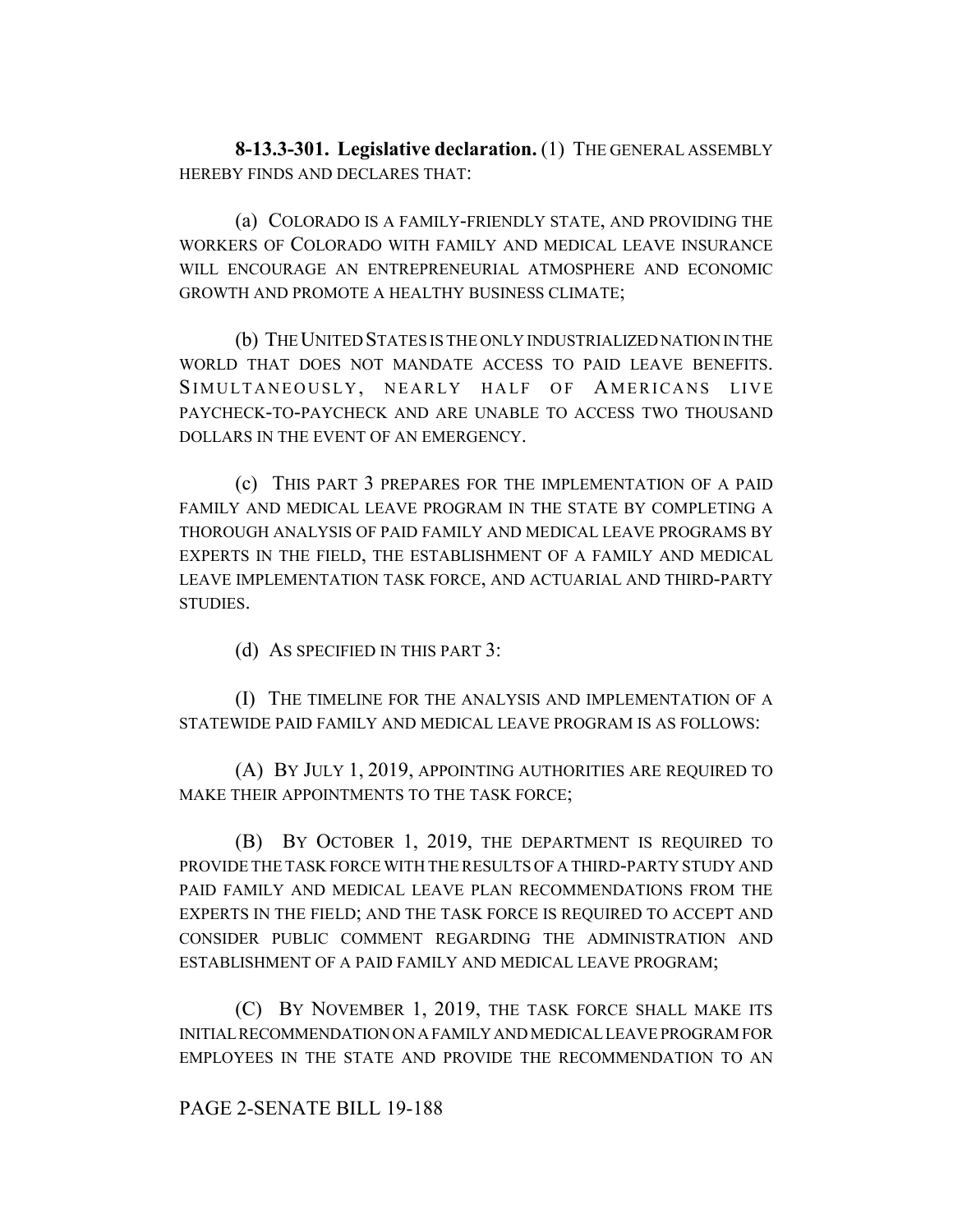ACTUARY CONTRACTED BY THE DEPARTMENT;

(D) BY DECEMBER 1, 2019, AN INDEPENDENT ACTUARIAL ANALYSIS MUST BE COMPLETED AND SUBMITTED TO THE TASK FORCE;

(E) BY JANUARY 8, 2020, THE TASK FORCE SHALL REPORT ITS FINAL RECOMMENDATION ON A PAID FAMILY AND MEDICAL LEAVE PROGRAM FOR ALL EMPLOYEES IN THE STATE;

(II) THE TIMELINE MAY ALSO BE ASSUMED AS FOLLOWS:

(A) BY JULY 1, 2020, THE FAMILY AND MEDICAL LEAVE PROGRAM WILL BE ESTABLISHED;

(B) BY JANUARY 1, 2022, THE PUBLIC EDUCATION AND OUTREACH CAMPAIGN WILL BEGIN;

(C) BY JANUARY 1, 2023, THE FAMILY AND MEDICAL LEAVE PROGRAM FUNDING WILL BEGIN; AND

(D) BY JANUARY 1, 2024, THE FAMILY AND MEDICAL LEAVE PROGRAM WILL START PAYING BENEFITS.

(e) THE INTENT OF THIS PART 3 IS TO ASSIST IN THE PREPARATION OF LEGISLATION IN THE 2020 LEGISLATIVE SESSION ESTABLISHING A PAID FAMILY AND MEDICAL LEAVE PROGRAM IN THE STATE.

**8-13.3-302. Definitions.** AS USED IN THIS PART 3, UNLESS THE CONTEXT OTHERWISE REQUIRES:

(1) "DEPARTMENT" MEANS THE DEPARTMENT OF LABOR AND EMPLOYMENT.

(2) "EXECUTIVE DIRECTOR" MEANS THE EXECUTIVE DIRECTOR OF THE DEPARTMENT.

(3) "TASK FORCE" MEANS THE FAMILY AND MEDICAL LEAVE IMPLEMENTATION TASK FORCE CREATED IN SECTION 8-13.3-304 (1).

**8-13.3-303. Department to perform analyses.** (1) (a) THE

PAGE 3-SENATE BILL 19-188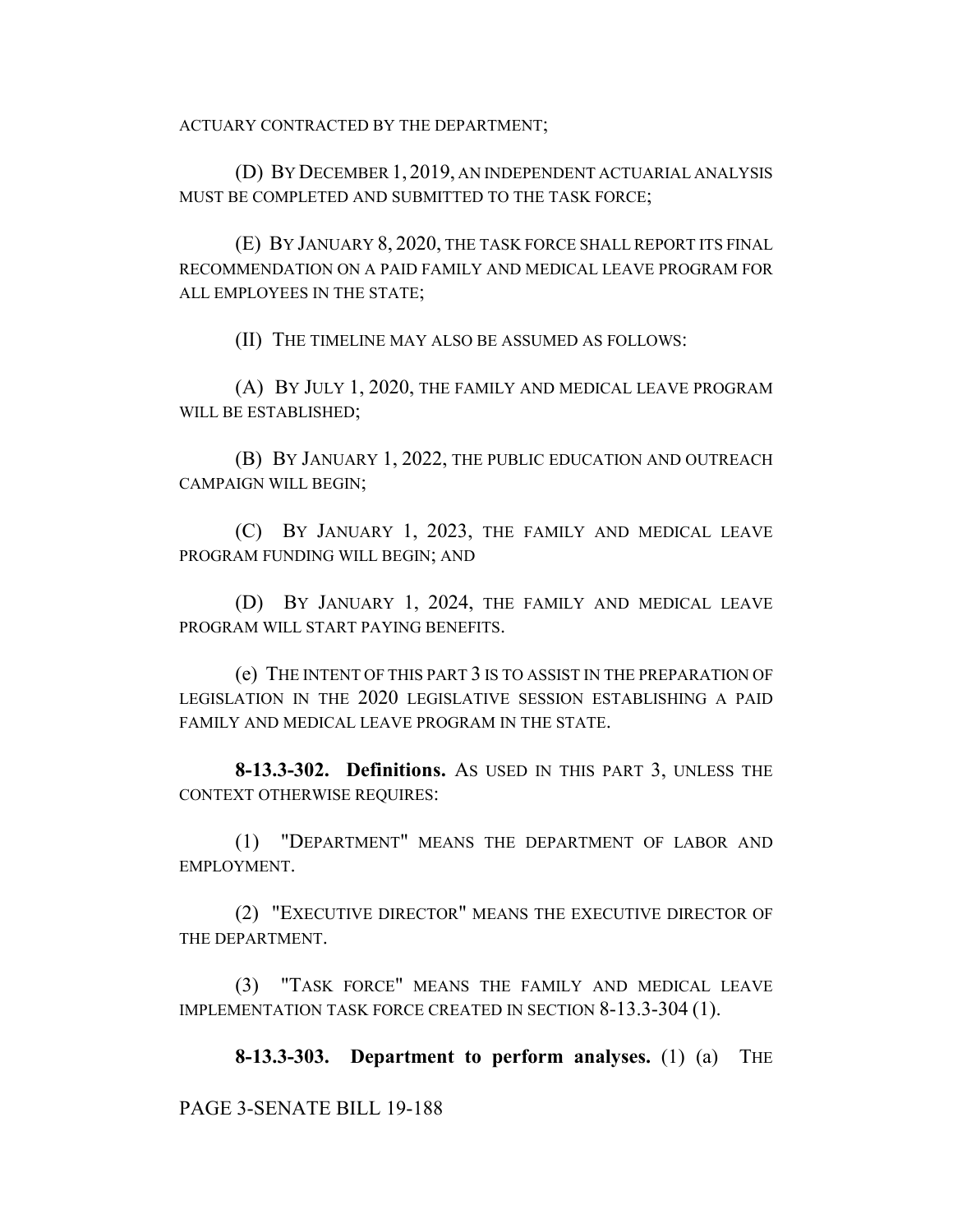DEPARTMENT SHALL ANALYZE THE FEASIBILITY OF CONTRACTING WITH A THIRD PARTY TO ADMINISTER PARTS OF A PAID FAMILY AND MEDICAL LEAVE PROGRAM FOR ALL EMPLOYEES IN THE STATE AS AN ALTERNATIVE TO STATE ADMINISTRATION OF ALL ASPECTS OF SUCH A PROGRAM. IN DETERMINING WHETHER A THIRD PARTY SHOULD ADMINISTER PARTS OF A PAID FAMILY AND MEDICAL LEAVE PROGRAM, THE DEPARTMENT SHALL CONSIDER WHETHER DOING SO WOULD BE COST-EFFECTIVE, IN THE SHORT TERM AND IN THE LONG TERM FOR BOTH THE STATE AND COVERED INDIVIDUALS, AND LEAD TO MORE EFFICIENT PROGRAM ADMINISTRATION AND BENEFIT MANAGEMENT WHILE ASSURING QUALITY, WORKER EXPERIENCE, AFFORDABILITY, COVERAGE, AND PROGRAM ACCOUNTABILITY, AS COMPARED TO IF THE STATE ADMINISTERS ALL ASPECTS OF THE PROGRAM.

(b) IN FULFILLING THE REQUIREMENTS OF THIS SUBSECTION (1), THE DEPARTMENT SHALL MAKE A REQUEST FOR INFORMATION FROM THIRD PARTIES THAT MAY BE WILLING TO ADMINISTER SINGLE OR MULTIPLE PARTS OF A PAID FAMILY AND MEDICAL LEAVE PROGRAM. THE REQUESTS FOR INFORMATION PURSUANT TO THIS SUBSECTION (1)(b) MUST SOLICIT INFORMATION FROM THIRD PARTIES THAT INCLUDES, BUT IS NOT LIMITED TO, THE THIRD PARTY'S:

(I) PRIOR EXPERIENCE WITH PAID FAMILY AND MEDICAL LEAVE INSURANCE OR PROVIDING MONETARY BENEFITS IN COLORADO RELATED TO EMPLOYEES TAKING LEAVE FROM WORK DUE TO SERIOUS HEALTH CONDITIONS, PARENTAL BONDING, OR OTHER FAMILY AND MEDICAL LEAVE PURPOSES;

(II) COMMITMENT TO AFFIRMATIVE ACTION, DIVERSITY, EQUITY, AND INCLUSION POLICIES;

(III) LANGUAGE ACCESS EXPERIENCE AND CULTURAL COMPETENCY; AND

(IV) CURRENT OR EXPECTED EMPLOYEE PAY RATES AND BENEFITS.

(c) ANY STUDY PURSUANT TO THIS SECTION MUST CONSIDER:

(I) THE ESTIMATED DIFFERENCE IN ADMINISTRATIVE COSTS CHARGED BY THIRD PARTIES AS COMPARED TO A STATE-RUN PAID FAMILY AND MEDICAL LEAVE PROGRAM;

## PAGE 4-SENATE BILL 19-188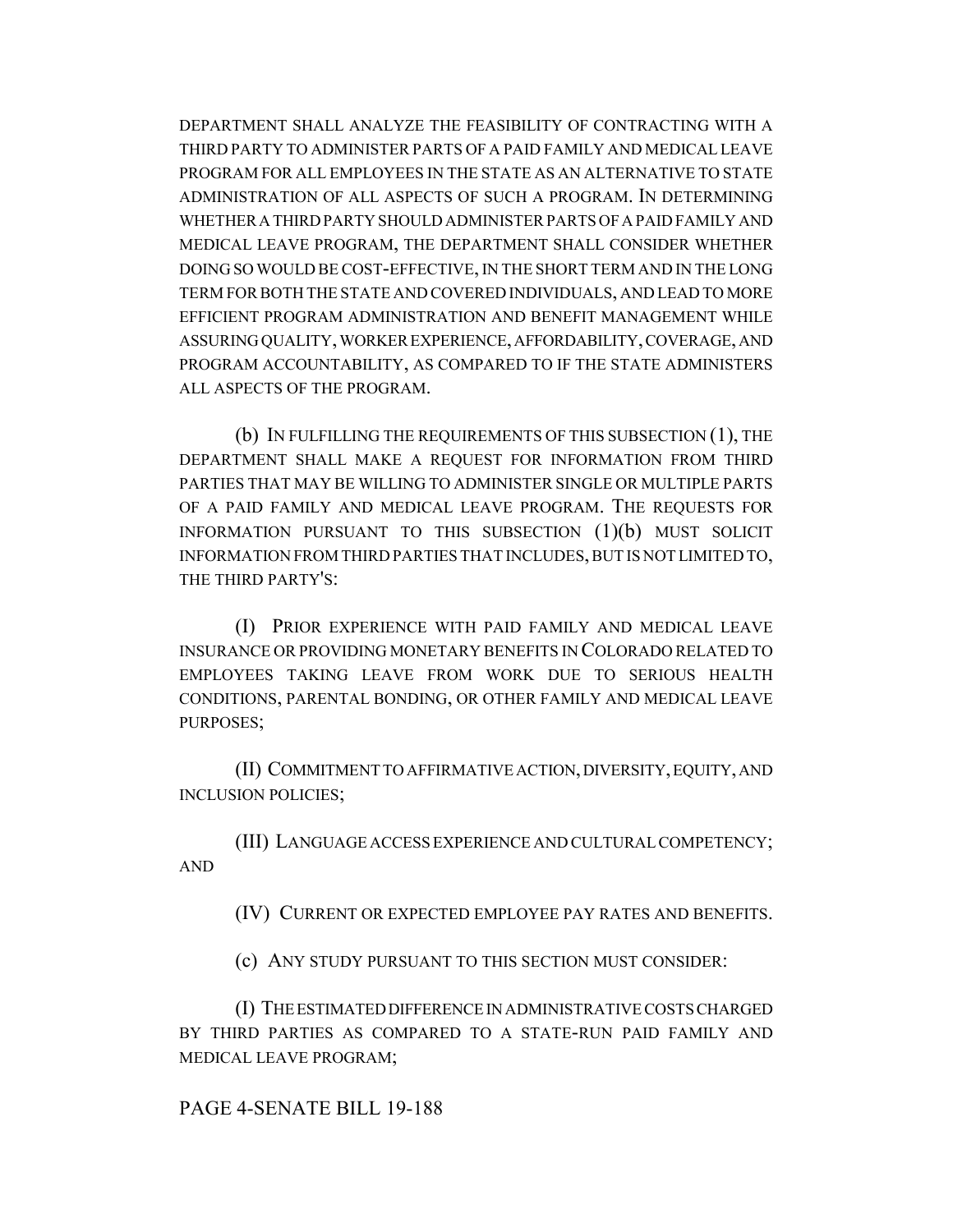(II) THE ESTIMATED DIFFERENCE IN CLAIMS PROCESSING SPEEDS;

(III) THE STATE'S COSTS TO OVERSEE ANY THIRD PARTY ADMINISTRATION, INCLUDING COSTS TO CONDUCT ANNUAL AUDITS AND REVIEW REGULAR REPORTS FROM THE THIRD PARTY;

(IV) THE ABILITY OF A THIRD PARTY TO SATISFY NECESSARY WORKER PRIVACY AND CONFIDENTIALITY REQUIREMENTS;

(V) THE ABILITY OF A THIRD PARTY TO ACCESS EXISTING STATE DATA OR TO EFFECTIVELY INTERFACE WITH THE DEPARTMENT'S SYSTEMS AND INFORMATION;

(VI) THE POTENTIAL COSTS AND CHALLENGES ASSOCIATED WITH TERMINATING A THIRD-PARTY CONTRACT DUE TO QUALITY OR COMPLIANCE CONCERNS FOLLOWING IMPLEMENTATION OF THE PROGRAM, AS WELL AS THE FEASIBILITY OF TIMELY SUBSTITUTING ADMINISTRATION BY THE STATE OR A DIFFERENT THIRD PARTY WITHOUT A DISRUPTION IN BENEFITS AND ADMINISTRATION; AND

(VII) A TIMELINE THAT PRESUMES A PAID FAMILY AND MEDICAL LEAVE PROGRAM THAT IS ESTABLISHED BY JULY 1, 2020; BEGINS PUBLIC EDUCATION AND OUTREACH ON JANUARY 1, 2022; ESTABLISHES THE FUNDING STREAM ON JANUARY 1, 2023; AND STARTS PAYING BENEFITS ON JANUARY 1, 2024.

(d) THE DEPARTMENT'S STUDY MUST SPECIFICALLY ADDRESS THE EFFECT OF USING A THIRD-PARTY ADMINISTRATOR ON THE FOLLOWING ASPECTS OF A PAID FAMILY AND MEDICAL LEAVE PROGRAM:

(I) CLAIMS APPEALS AND ADMINISTRATIVE ENFORCEMENT;

(II) PREMIUM RATES SETTING AND COLLECTION OF PREMIUMS;

(III) APPROVAL AND OVERSIGHT OF PRIVATE PLANS, IF APPLICABLE; AND

(IV) MANAGEMENT OF ELECTIVE COVERAGE OF EMPLOYEES WHO MAY NOT BE INCLUDED IN THE PROGRAM.

# PAGE 5-SENATE BILL 19-188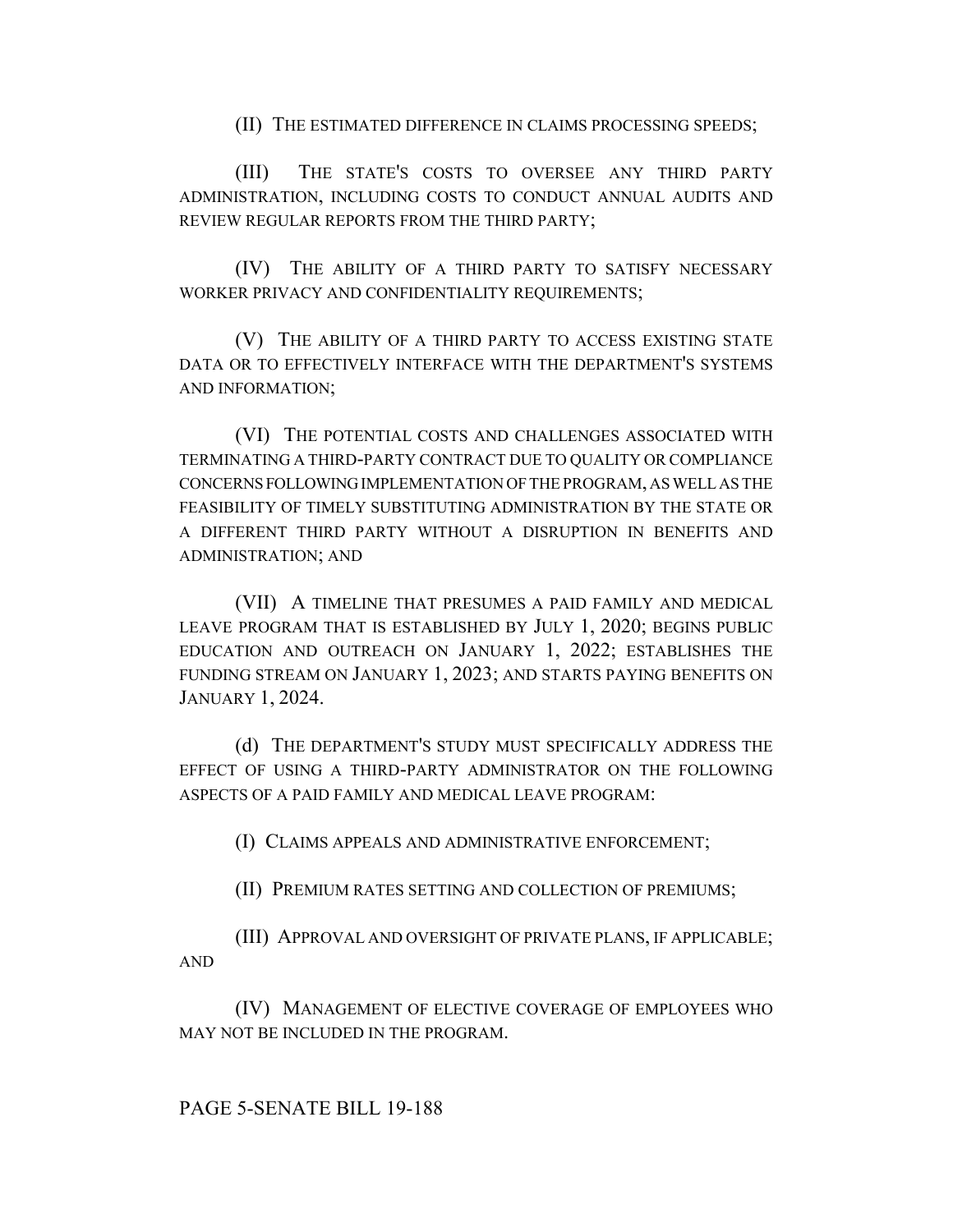(2) (a) (I) THE DEPARTMENT SHALL CONTRACT WITH AT LEAST THREE EXPERTS IN THE FIELD OF PAID FAMILY AND MEDICAL LEAVE SELECTED BY THE TASK FORCE. THE EXPERTS MUST BE LOCAL AND NATIONAL EXPERTS:

(A) WITH DEMONSTRATED EXPERIENCE STUDYING THE HEALTH, ECONOMIC, AND SOCIAL BENEFITS OF ACCESS TO PAID LEAVE; THE COST AND ECONOMIC IMPACT OF PAID LEAVE; AND THE DRAFTING AND IMPLEMENTATION OF PAID FAMILY AND MEDICAL LEAVE PROGRAMS AT THE STATE LEVEL; AND

(B) WHO HAVE SOME FAMILIARITY WITH CROSS-STATE COMPARISONS.

(II) THE DEPARTMENT SHALL COMMISSION A REPORT FROM THE EXPERTS UNDER CONTRACT WITH THE DEPARTMENT PURSUANT TO THIS SUBSECTION (2)(a) ON THE ESTABLISHMENT OF A PAID FAMILY AND MEDICAL LEAVE PROGRAM FOR EMPLOYEES IN THE STATE. THE RECOMMENDATIONS MUST SPECIFY THE PARAMETERS THAT ENSURE THAT A PROGRAM:

(A) IS AFFORDABLE FOR THE LOWEST WAGE WORKERS;

(B) IS EQUITABLE ACROSS WORKERS OF ALL INCOMES AND CLASSIFICATIONS;

(C) IS ACCESSIBLE PARTICULARLY TO WORKERS LEAST LIKELY TO HAVE ACCESS TO PAID LEAVE TODAY;

(D) IS ADEQUATE; AND

(E) INCLUDES A MINIMUM DURATION OF LEAVE THAT MEETS EVIDENCE-BASED STANDARDS AND WAGE REPLACEMENT THAT IS SUFFICIENT TO ALLOW THE LOWEST WAGE WORKERS TO PARTICIPATE.

(b) THE RECOMMENDATIONS MUST REVIEW, EVALUATE, AND ASSESS AT LEAST THE FOLLOWING ELEMENTS, WITHOUT LIMITATION:

(I) THE PURPOSES OF THE LEAVE, INCLUDING SERIOUS ILLNESS, CARING FOR A LOVED ONE WITH A SERIOUS ILLNESS, BONDING WITH A NEW CHILD, AND NEEDS ARISING FROM MILITARY DEPLOYMENT AND THE EFFECTS OF DOMESTIC VIOLENCE, STALKING, AND SEXUAL ASSAULT;

PAGE 6-SENATE BILL 19-188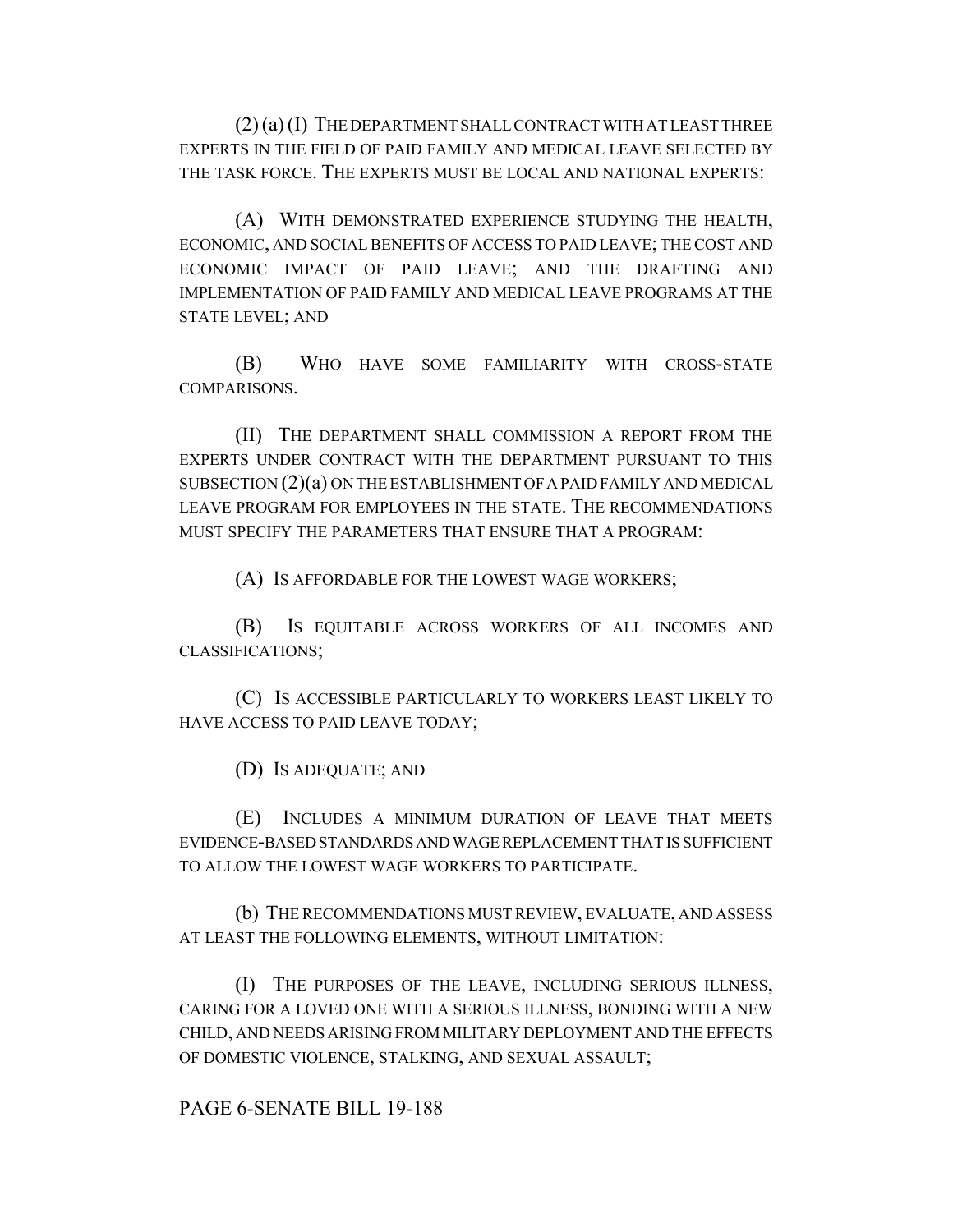(II) SELF-EMPLOYED WORKERS' ACCESS TO PAID FAMILY AND MEDICAL LEAVE AND A MECHANISM TO ALLOW SELF-EMPLOYED WORKERS TO PARTICIPATE;

(III) ELIGIBILITY TO TAKE LEAVE;

(IV) THE DEFINITION OF FAMILY OR FAMILY MEMBER FOR WHOM AN INDIVIDUAL MAY TAKE LEAVE FOR PURPOSES OF PROVIDING CARE;

(V) JOB PROTECTION AND OTHER EMPLOYMENT PROTECTIONS, INCLUDING THEIR EFFECT ON AN INDIVIDUAL'S ABILITY TO TAKE LEAVE;

(VI) THE DURATION OF LEAVE;

(VII) THE AMOUNT OF THE WAGE REPLACEMENT;

(VIII) THE MAXIMUM WEEKLY WAGE REPLACEMENT AMOUNT;

(IX) THE PROGRAM FUNDING STRUCTURE;

(X) PROGRAM IMPLEMENTATION;

(XI) THE ROLE OF THIRD-PARTY VENDORS ON PROGRAM SUSTAINABILITY;

(XII) THE SOLVENCY OF A PAID FAMILY AND MEDICAL LEAVE FUND UNDER VARIOUS MODELS;

(XIII) THE PORTABILITY OF PAID FAMILY AND MEDICAL LEAVE BENEFITS;

(XIV) THE SUSTAINABILITY OF A PAID FAMILY AND MEDICAL LEAVE PROGRAM;

(XV) HOW A PAID FAMILY AND MEDICAL LEAVE PROGRAM WOULD INTERACT WITH OTHER BENEFITS; AND

(XVI) A TIMELINE THAT PRESUMES A PAID FAMILY AND MEDICAL LEAVE PROGRAM THAT IS ESTABLISHED BY JULY 1,2020; BEGINS EDUCATION AND OUTREACH ON JANUARY 1, 2022; ESTABLISHES THE FUNDING STREAM

### PAGE 7-SENATE BILL 19-188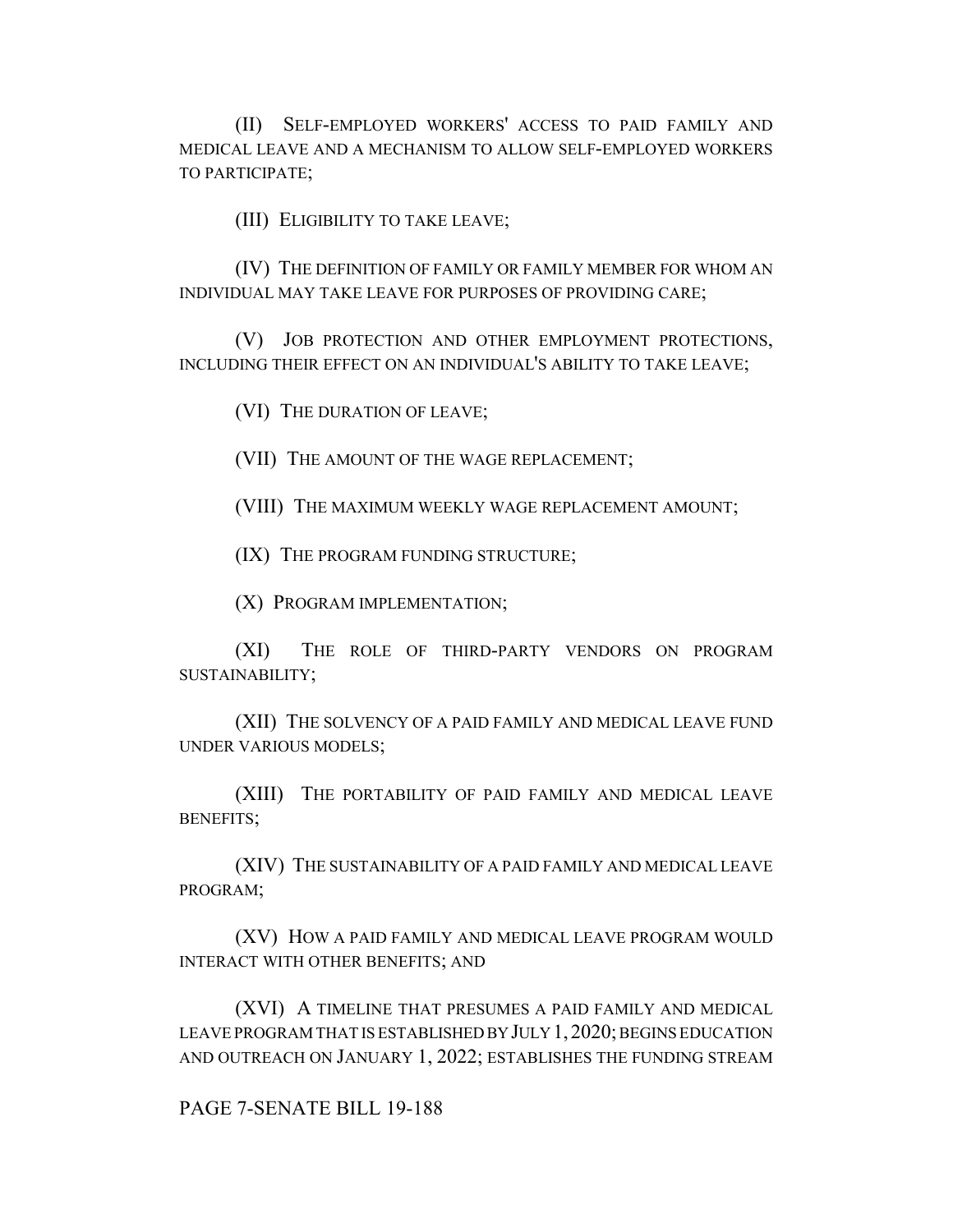ON JANUARY 1, 2023; AND STARTS PAYING BENEFITS ON JANUARY 1, 2024.

(3) NO LATER THAN OCTOBER 1, 2019:

(a) THE DEPARTMENT SHALL PROVIDE THE TASK FORCE CREATED IN SECTION 8-13.3-304 WITH:

(I) THE RESULTS OF THE THIRD-PARTY STUDY CONDUCTED PURSUANT TO SUBSECTION (1) OF THIS SECTION; AND

(II) THE PAID FAMILY AND MEDICAL LEAVE PLAN REPORT FROM EXPERTS COMMISSIONED IN ACCORDANCE WITH SUBSECTION (2) OF THIS SECTION; AND

(b) THE DEPARTMENT OF PUBLIC HEALTH AND ENVIRONMENT SHALL PROVIDE THE TASK FORCE WITH A REPORT DETAILING THE HEALTH BENEFITS RELATED TO PAID FAMILY AND MEDICAL LEAVE.

(4) THE DEPARTMENT SHALL CONTRACT FOR THE SERVICES OF A QUALIFIED PRIVATE ACTUARY TO PERFORM AN ACTUARIAL STUDY OF THE INITIAL RECOMMENDATION FOR A FAMILY AND MEDICAL LEAVE PROGRAM CREATED BY THE TASK FORCE PURSUANT TO SECTION 8-13.3-304 (8)(b). THE ACTUARIAL STUDY SHALL BE PROVIDED TO THE TASK FORCE NO LATER THAN DECEMBER 1, 2019.

**8-13.3-304. Family and medical leave implementation task force.** (1) THERE IS HEREBY CREATED IN THE DEPARTMENT THE FAMILY AND MEDICAL LEAVE IMPLEMENTATION TASK FORCE.

(2) THE TASK FORCE CONSISTS OF THE FOLLOWING MEMBERS:

(a) THREE MEMBERS WHO ARE WORKERS OR REPRESENT AN ORGANIZATION THAT REPRESENTS WORKERS' INTERESTS IN PAID FAMILY AND MEDICAL LEAVE, EACH OF WHOM SHALL BE APPOINTED FROM A LIST OF AT LEAST THREE NAMES SUBMITTED BY A RECOGNIZED STATEWIDE ORGANIZATION THAT PROMOTES WORKERS' RIGHTS;

(b) THREE MEMBERS WHO ARE PRIVATE EMPLOYERS WITH A RANGE OF BUSINESS SIZE AND EXPERIENCE IN PROVIDING EMPLOYEES WITH PAID FAMILY AND MEDICAL LEAVE, EACH OF WHOM SHALL BE APPOINTED FROM A

## PAGE 8-SENATE BILL 19-188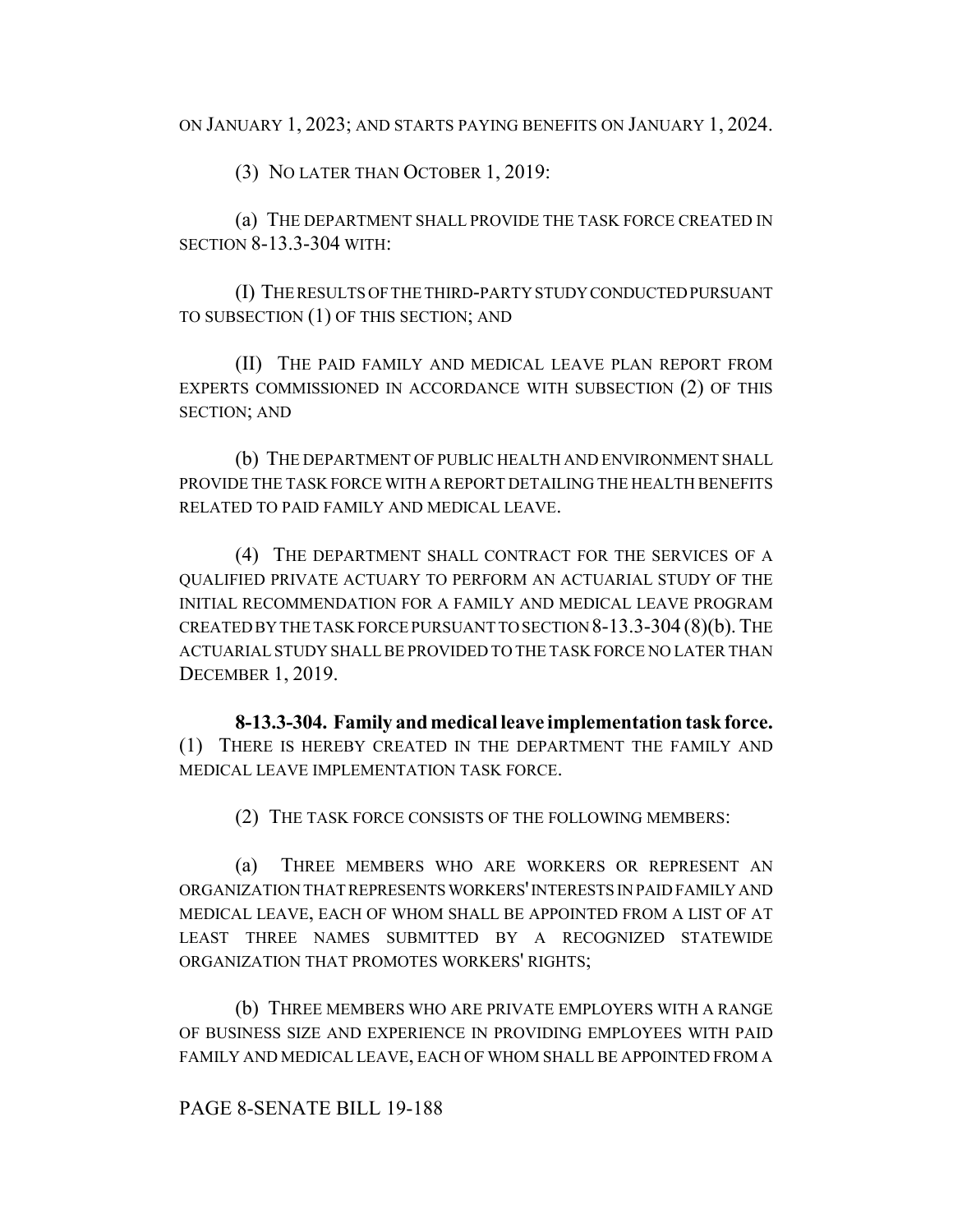LIST OF AT LEAST THREE NAMES SUBMITTED BY A RECOGNIZED STATEWIDE ORGANIZATION OF EMPLOYERS;

(c) ONE MEMBER WHO IS A REPRESENTATIVE OF A STATE POLICY ORGANIZATION THAT WORKS ON ISSUES OF ECONOMIC OPPORTUNITY;

(d) ONE MEMBER WHO IS A PRIVATE INSURER WITH EXPERIENCE IN ADMINISTERING TEMPORARY DISABILITY OR FAMILY AND MEDICAL LEAVE INSURANCE BENEFITS;

(e) ONE MEMBER WHO REPRESENTS A STATE POLICY ORGANIZATION THAT WORKS ON HEALTH ADVOCACY;

(f) ONE LABOR ECONOMIST WITH DEMONSTRATED RESEARCH OR EXPERTISE IN STUDYING PAID FAMILY AND MEDICAL LEAVE AND LABOR STANDARDS, AND THE DATA NECESSARY TO DO SO;

(g) ONE MEMBER WHO IS A REPRESENTATIVE OF A STATEWIDE DOMESTIC VIOLENCE ORGANIZATION;

(h) ONE MEMBER WHO IS A PROFESSIONAL FROM A RECOGNIZED INSTITUTION OF HIGHER EDUCATION AND WHO HAS EXPERTISE IN STUDYING PAID FAMILY AND MEDICAL LEAVE;

(i) ONE MEMBER WHO IS A REPRESENTATIVE OF ORGANIZED LABOR; AND

(j) TWO NONVOTING MEMBERS, ONE OF WHOM MUST REPRESENT THE DEPARTMENT.

(3) THE MEMBERS OF THE TASK FORCE ARE APPOINTED AS FOLLOWS:

(a) THE GOVERNOR SHALL APPOINT ONE MEMBER;

(b) THE SPEAKER OF THE HOUSE OF REPRESENTATIVES SHALL APPOINT FOUR MEMBERS;

(c) THE PRESIDENT OF THE SENATE SHALL APPOINT FOUR MEMBERS;

(d) THE HOUSE MINORITY LEADER SHALL APPOINT TWO MEMBERS;

### PAGE 9-SENATE BILL 19-188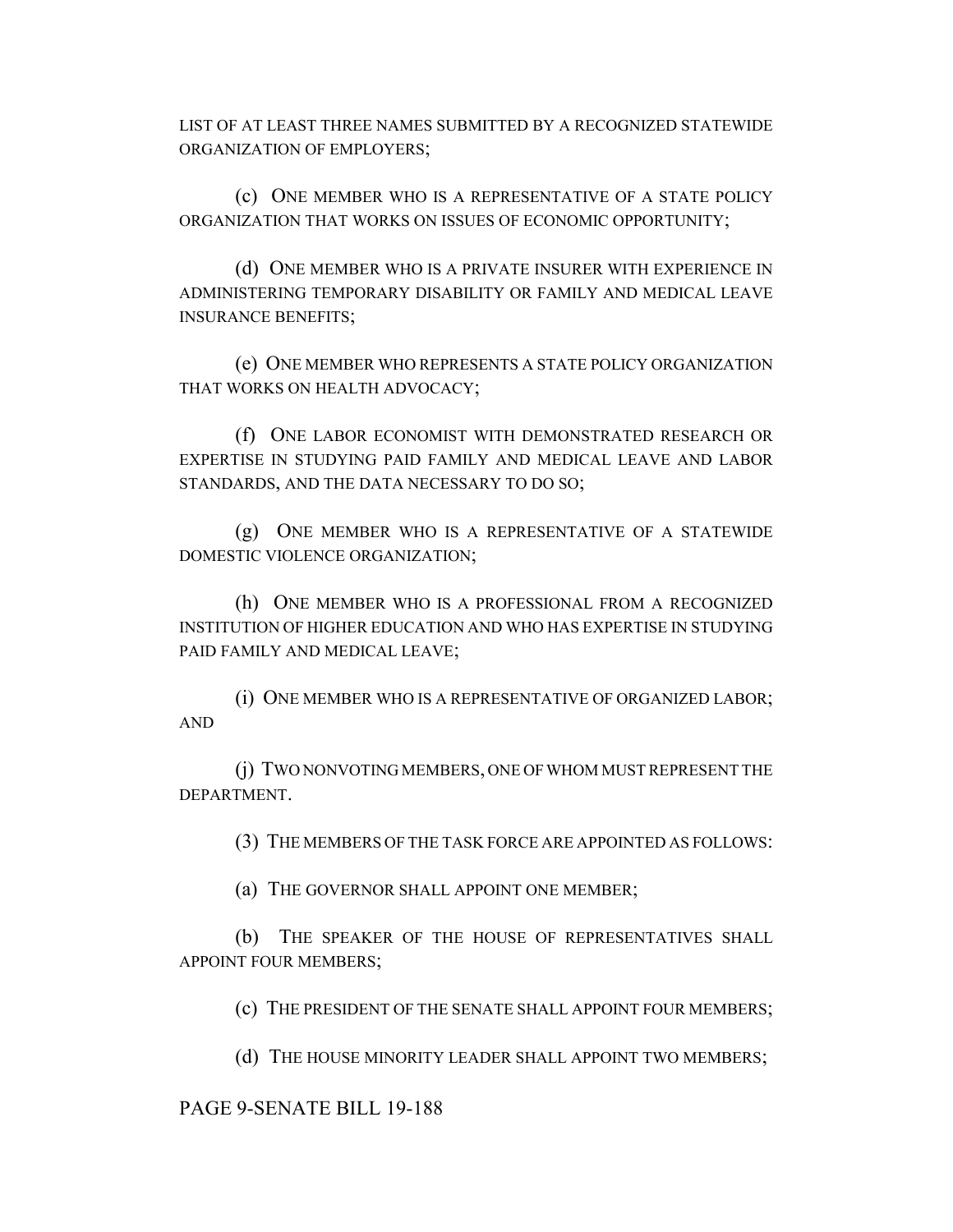(e) THE SENATE MINORITY LEADER SHALL APPOINT TWO MEMBERS;

(f) THE EXECUTIVE DIRECTOR SHALL APPOINT ONE NONVOTING MEMBER; AND

(g) THE EXECUTIVE DIRECTOR OF THE DEPARTMENT OF PERSONNEL SHALL APPOINT ONE NONVOTING MEMBER.

(4) (a) THE APPOINTING AUTHORITIES SHALL MAKE THE APPOINTMENTS TO THE TASK FORCE NO LATER THAN JULY 1, 2019.

(b) IN MAKING THE APPOINTMENTS, THE APPOINTING AUTHORITIES SHALL ENSURE THAT THE APPOINTMENTS REFLECT COMMUNITIES OF COLOR, RURAL COMMUNITIES, AND HISTORICALLY UNDERUTILIZED BUSINESSES, AS DEFINED IN SECTION 24-49.5-105 (4).

(c) THE DEPARTMENT SHALL ASSIST AND COORDINATE THE APPOINTING AUTHORITIES TO ENSURE THAT MEMBERS APPOINTED TO THE TASK FORCE PURSUANT TO SUBSECTION (3) OF THIS SECTION MEET THE MEMBERSHIP REQUIREMENTS SPECIFIED IN SUBSECTION (2) OF THIS SECTION.

(5) EACH MEMBER OF THE TASK FORCE SERVES AT THE PLEASURE OF THE APPOINTING AUTHORITY.

(6) EACH MEMBER OF THE TASK FORCE SERVES WITHOUT COMPENSATION BUT IS ENTITLED TO RECEIVE REIMBURSEMENT FOR ACTUAL AND NECESSARY EXPENSES THE MEMBER INCURS IN THE PERFORMANCE OF THE MEMBER'S DUTIES AS A MEMBER OF THE TASK FORCE.

(7) (a) THE MEMBER APPOINTED BY THE EXECUTIVE DIRECTOR SHALL CALL THE FIRST MEETING OF THE TASK FORCE.

(b) THE TASK FORCE SHALL ELECT A CHAIR FROM AMONG ITS VOTING MEMBERS.

(8) (a) NO LATER THAN SEPTEMBER 1, 2019, THE TASK FORCE SHALL ACCEPT AND CONSIDER PUBLIC COMMENT REGARDING THE ADMINISTRATION AND ESTABLISHMENT OF A PAID FAMILY AND MEDICAL LEAVE PROGRAM IN THE STATE. THE TASK FORCE SHALL RECEIVE PUBLIC COMMENT FOR A MINIMUM OF THIRTY DAYS.

PAGE 10-SENATE BILL 19-188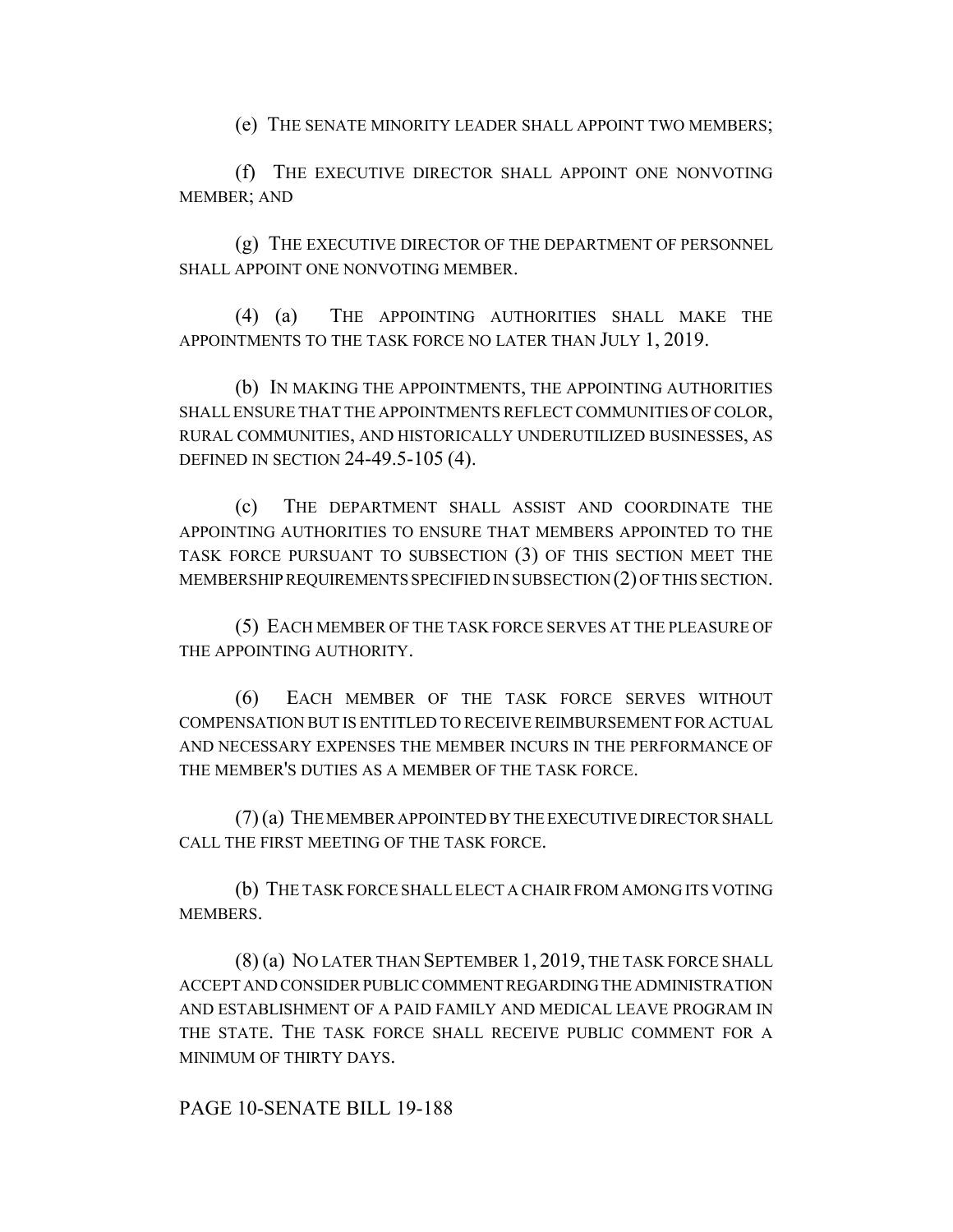(b) NO LATER THAN NOVEMBER 1, 2019, THE TASK FORCE SHALL MAKE AN INITIAL RECOMMENDATION ON A FAMILY AND MEDICAL LEAVE PROGRAM FOR EMPLOYEES IN THE STATE AND PROVIDE THE RECOMMENDATION TO THE ACTUARY CONTRACTED BY THE DEPARTMENT PURSUANT TO SECTION 8-13.3-303 (4). IN MAKING THE RECOMMENDATION, THE TASK FORCE SHALL CONSIDER THE INFORMATION IT RECEIVES PURSUANT TO SECTION 8-13.3-303 (3).

(c) NO LATER THAN JANUARY 8, 2020, AFTER CONSIDERATION OF THE ACTUARIAL ANALYSIS PERFORMED ON THE TASK FORCE'S INITIAL RECOMMENDATION, THE TASK FORCE SHALL REPORT ITS FINAL RECOMMENDATION ON A PAID FAMILY AND MEDICAL LEAVE PROGRAM FOR ALL EMPLOYEES IN THE STATE, ALONG WITH THE THIRD-PARTY ADMINISTRATION STUDY MADE PURSUANT TO SECTION 8-13.3-303 (1), AND THE ACTUARIAL STUDY MADE PURSUANT TO SECTION 8-13.3-303 (4) TO:

(I) THE SENATE COMMITTEES ON FINANCE AND BUSINESS, LABOR, AND TECHNOLOGY, OR THEIR SUCCESSOR COMMITTEES;

(II) THE HOUSE OF REPRESENTATIVES COMMITTEES ON FINANCE AND BUSINESS AFFAIRS AND LABOR, OR THEIR SUCCESSOR COMMITTEES; AND

(III) THE GOVERNOR.

(d) RECOMMENDATIONS MADE BY THE TASK FORCE PURSUANT TO THIS SUBSECTION (8) SHOULD ATTEMPT TO MEET A TIMELINE THAT PRESUMES A PAID FAMILY AND MEDICAL LEAVE PROGRAM THAT IS ESTABLISHED BY JULY 1, 2020; BEGINS EDUCATION AND OUTREACH ON JANUARY 1, 2022; ESTABLISHES THE FUNDING STREAM ON JANUARY 1, 2023; AND STARTS PAYING BENEFITS ON JANUARY 1, 2024.

(9) UPON REQUEST BY THE TASK FORCE, THE DEPARTMENT SHALL PROVIDE OFFICE SPACE, EQUIPMENT, AND STAFF SERVICES AS MAY BE NECESSARY TO IMPLEMENT THIS SECTION.

**8-13.3-305. Paid family and medical leave program implementation authorization.** THE DEPARTMENT SHALL NOT IMPLEMENT THE RECOMMENDED PLAN FOR A PAID FAMILY AND MEDICAL LEAVE PROGRAM UNLESS THE GENERAL ASSEMBLY, ACTING BY BILL, DIRECTS THE DEPARTMENT TO IMPLEMENT THE PROGRAM. IF THE DEPARTMENT IS

PAGE 11-SENATE BILL 19-188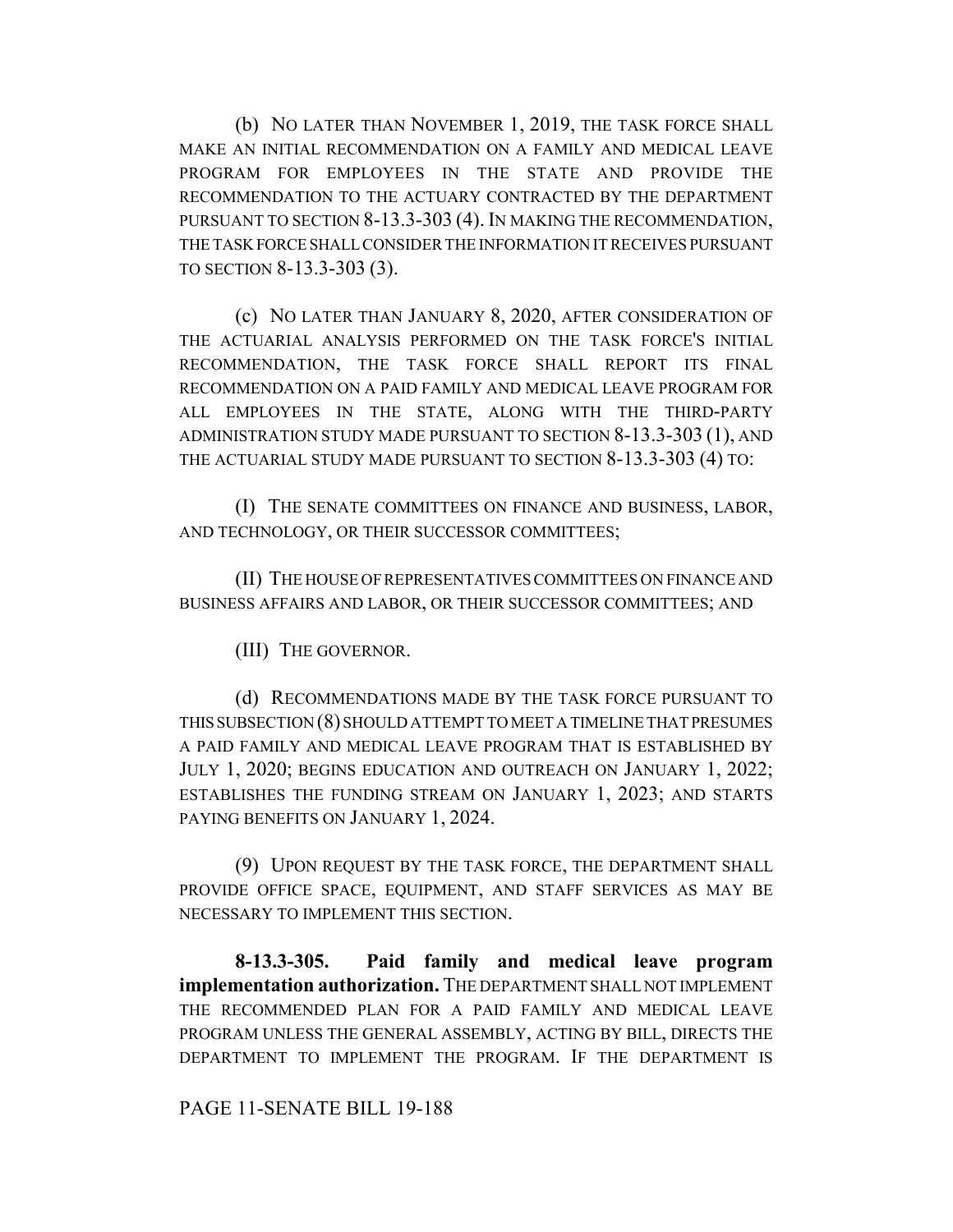DIRECTED TO IMPLEMENT THE PLAN, IT SHALL BEGIN IMPLEMENTATION BY A DATE SPECIFIED BY THE GENERAL ASSEMBLY ACTING BY BILL.

**SECTION 2. Appropriation.** (1) For the 2019-20 state fiscal year, \$165,487 is appropriated to the department of labor and employment for use by executive director's office. This appropriation is from the general fund and is based on an assumption that the office will require an additional 0.5 FTE. To implement this act, the office may use this appropriation for activities related to developing an implementation plan for a family and medical leave insurance program.

(2) For the 2019-20 state fiscal year, \$17,004 is appropriated to the department of public health and environment for use by the prevention services division. This appropriation is from the general fund and is based on an assumption that the division will require an additional 0.1 FTE. To implement this act, the division may use this appropriation to develop a report on health benefits related to paid family leave.

**SECTION 3. Safety clause.** The general assembly hereby finds,